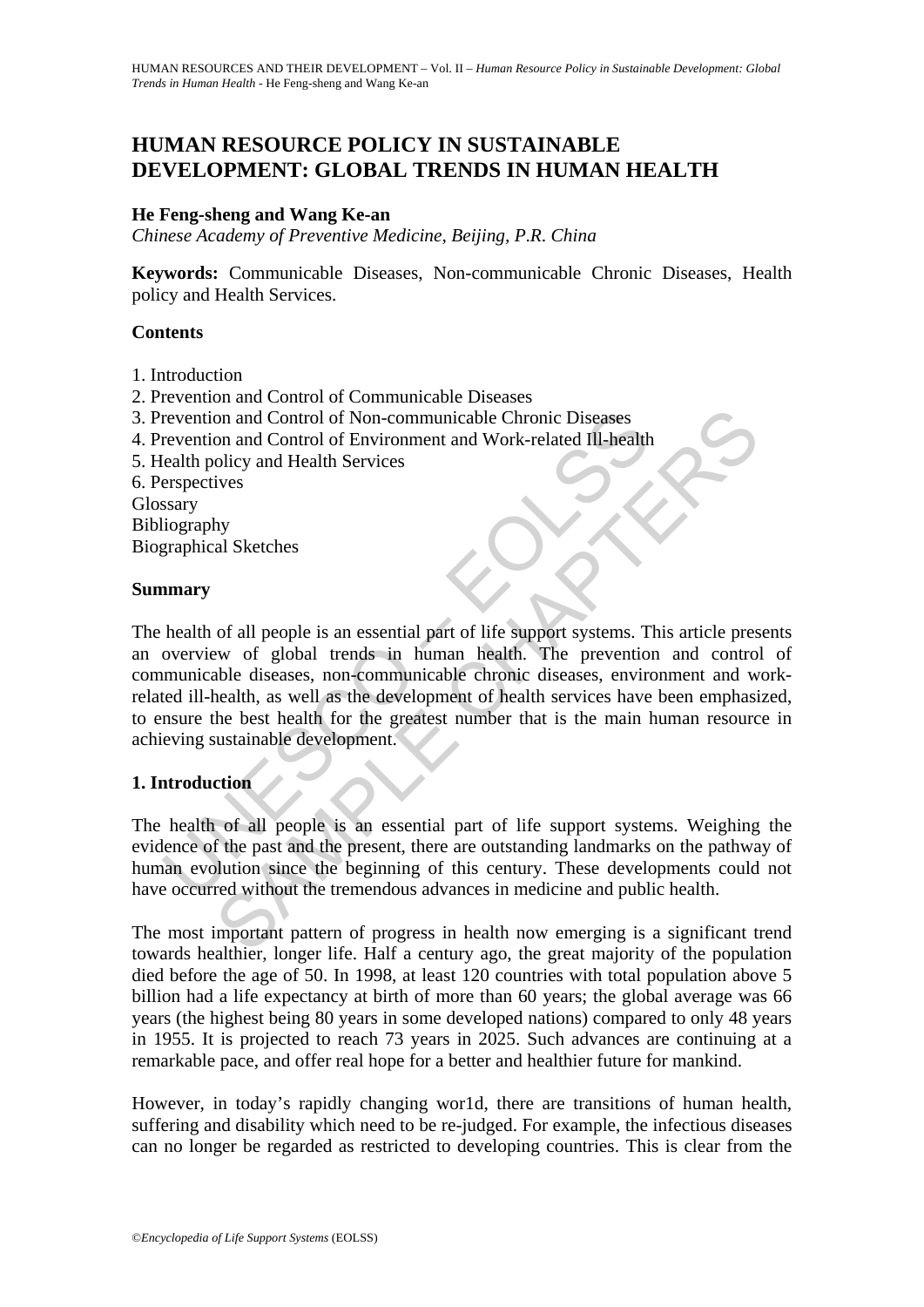evidence of their international resurgence and the intercontinental spread of HIV/AIDS. Nor can chronic non-communicable diseases continue to be judged only as problems of the richer nations. The chronic non-communicable diseases are also emerging at an alarming rate in poorer regions where communicable diseases still flourish. Other transitions that significantly affected health status and disease patterns include growing environmental health problems resulting from natural resources degradation and pollution, and improper use and disposal of hazardous materials; accidental injuries; unhealthy lifestyles and behaviors; as well as significant demographic changes caused by rapid population growth and unplanned urbanization in some countries and global population aging. In addition, the gaps between the health status of rich and poor are still wide, and are becoming wider.



Figure 1: Causes of Death: Distribution of Deaths by Main Causes, by Level of Development, 1985 and 1997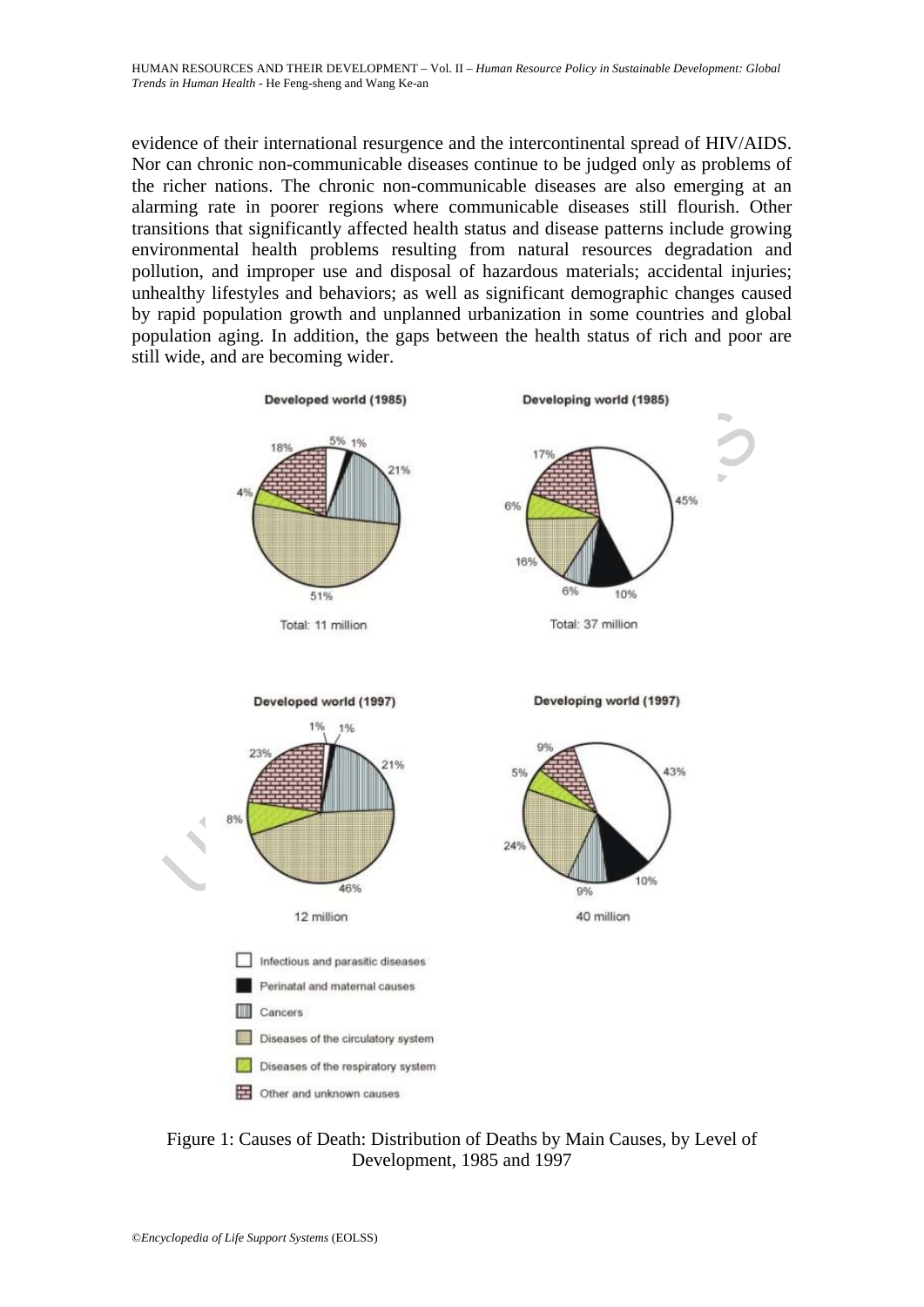It is evident that both increased longevity and quality of life are important. Health expectancy is even more important than life expectancy. On the other hand, the health status of people has an immediate and direct impact on national and world economies. The enormous economic losses due to illness and injury are a serious burden on economic development. To ensure the best health for the greatest number, is the main human resource in achieving sustainable development. The prevention and control of communicable diseases, non-communicable chronic diseases, environment and workrelated ill-health, as well as the development of health services, are the main priorities.

## **2. Prevention and Control of Communicable Diseases**

he world's children had been immunized against diphtheria, etch, poliomyelitis, measles and tuberculosis by 1995, compared 4. Global eradication of smallpox was declared in 1980 at the en paign which began in 1967, with th d'a' schildren had been immunized against diphtheria, tetanus, whoo<br>iomyelitis, measles and tuberculosis by 1995, compared to less than 5%<br>and eradication of smallpox was declared in 1980 at he end of an eradica<br>which bega During the past few decades, substantial progress has been made in controlling some major infectious diseases, due to immunization. As a result of immunization, over 80% of the world's children had been immunized against diphtheria, tetanus, whooping cough, poliomyelitis, measles and tuberculosis by 1995, compared to less than 5% in 1974. Global eradication of smallpox was declared in 1980 at the end of an eradication campaign which began in 1967, with the systematic vaccination of entire populations in over 30 endemic countries. The tropical disease, yaws, which mainly affects the skin and bones, has been successfully treated by penicillin and has virtually disappeared. The elimination of poliomyelitis in the Americas in the past decade, and great progress in control elsewhere, hold out the promise that poliomyelitis will join smallpox as a disease known only to history. Leprosy will be a similar case of global elimination by successful drug treatments and prevention, so too are the two parasitic diseases, Chaga's disease and dracunculiasis. In recent decades, improvements in standards of sanitation and hygiene have also made outbreaks of relapsing fever, transmitted by lice, rare today.

While some communicable diseases have disappeared or have been almost eliminated as a public health problem, others remain daunting threats. Cholera is endemic in some 80 countries and is of concern in all regions of the world. The global threat of plague has declined in the last four decades, largely due to the impact of antibiotics and insecticides and other control measures, but cyclical epidemics still occur. Some countries in Africa, the Americas and Asia report these kind of cases almost every year.

Despite most children worldwide being immunized against major childhood killers, infections now cause premature death in 10 million small children worldwide each year. Based on available information provided by the World Health Organization in 1997, one-third of more than 50 million deaths worldwide were due to infectious and parasitic diseases such as acute lower respiratory diseases, tuberculosis, diarrhea, HIV/AIDS and malaria. The spread of the HIV/AIDS pandemic and the resurgence of diseases such as tuberculosis has not only threatened the improvements in health status, particularly in terms of life expectancy and infant mortality, but also led to health deterioration in some countries, further inhibiting economic development. The proportion of the world's population at risk of malaria, presently estimated at 2.4 billion people, could increase from around 45% to 60% by the year 2050. The estimated number of annual deaths from malaria would rise from between the present 2–3 million to 3.5–5 million. Reducing premature deaths resulting from communicable diseases is one of the greatest challenges facing humanity at the dawn of the twenty-first century.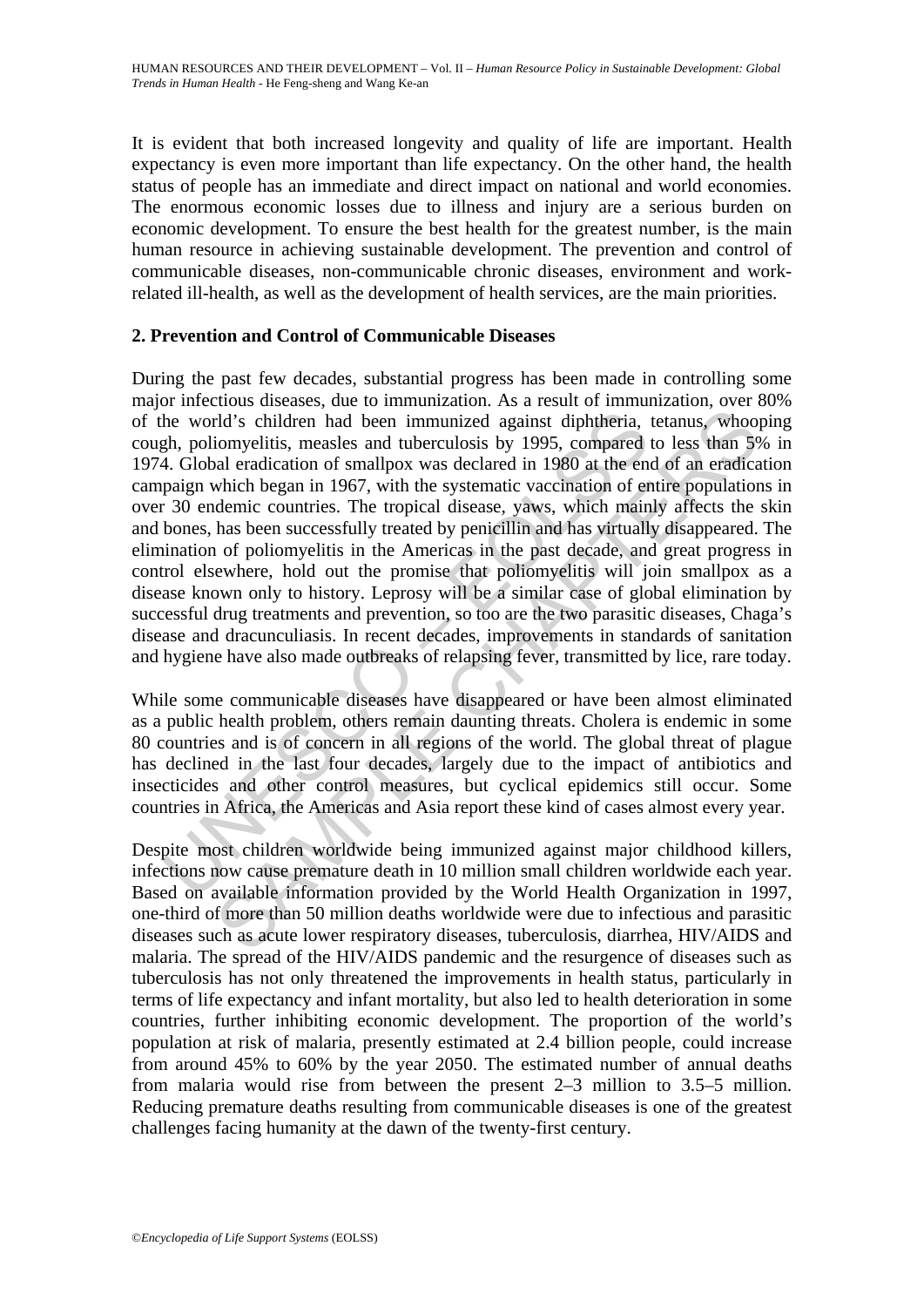## **3. Prevention and Control of Non-communicable Chronic Diseases**

In the industrialized world, the communicable diseases are under better control. It is non-communicable chronic diseases that now pose the greatest threat to health in terms of disability and life lost in developed countries. Special attention has been given to cancer, stroke, cardiovascular diseases, diabetes mellitus, mental disorders, chronic respiratory conditions and musculoskeletal disorders. In developing countries, the infectious diseases are more prevalent among poorer and rural people, while middleand upper-income urban dwellers, whose life expectancy is higher, also suffer increasingly from non-communicable chronic diseases. WHO statistics show that deaths due to circulatory diseases increased from 16% to 24% of total deaths in the developing world during 1985–1997; cancer deaths increased from 6% to 9% of total deaths in the developing world, while they formed a constant proportion of 21% of total deaths in the developed world. Infectious and parasitic diseases decreased from 5% to 1% of total deaths in the developed world and from 45% to 43% of total deaths in the developing world (see Figure 1). This confirms that non-communicable chronic diseases are also emerging as a major killer in the developing countries.

| Leading selected causes of mortality                                                                                                                                                                                                         | <b>Deaths</b>  |               |
|----------------------------------------------------------------------------------------------------------------------------------------------------------------------------------------------------------------------------------------------|----------------|---------------|
|                                                                                                                                                                                                                                              | Rank           | <b>Number</b> |
| Ischemic (coronary) heart disease                                                                                                                                                                                                            |                | 7200          |
| Cerebrovascular disease                                                                                                                                                                                                                      | $\overline{2}$ | 4600          |
| Acute lower respiratory infection                                                                                                                                                                                                            | $\overline{3}$ | 3745          |
| Tuberculosis                                                                                                                                                                                                                                 | $\overline{4}$ | 2910          |
| <b>COPD</b>                                                                                                                                                                                                                                  | 5              | 2890          |
| Diarrhea (including dysentery)                                                                                                                                                                                                               | 6              | 2455          |
| <b>HIV/AIDS</b>                                                                                                                                                                                                                              | 7              | 2300          |
| Malaria                                                                                                                                                                                                                                      | 8              | 1500-2700     |
| Prematurity                                                                                                                                                                                                                                  | 9              | 1120          |
| Cancer of trachea, bronchus and lung                                                                                                                                                                                                         | 10             | 1050          |
| Table 1: Global Health Situation: Leading Causes of Mortality, Selected Causes for<br>which Data are Available; all Ages, 1997 Estimates by WHO<br>Globally, chronic diseases are responsible for almost half of the 52 million or so deaths |                |               |

Globally, chronic diseases are responsible for almost half of the 52 million or so deaths that occur every year (see Table 1). Among adults, the leading causes are heart disease and stroke which kill more than 15 million people. Cancer kills more than 6 million; chronic obstructive pulmonary disease almost 3 million. In addition, 400 million adults suffer from mental illness, ranging from chronic depression and schizophrenia to Alzheimer's disease. All impose heavy burdens of disability, social cost and economic loss.

The development of these diseases is seldom due to one single cause. Genetics are undoubtedly of great importance and remain to be explored. Life style and environmental factors are known to increase the risks: factors such as smoking, alcohol, inappropriate diet, and inadequate physical activity. These are, at least to some extent, within the control of the well-informed individual, although there are others, such as the effects of poverty, environmental pollution or stressful working conditions etc., over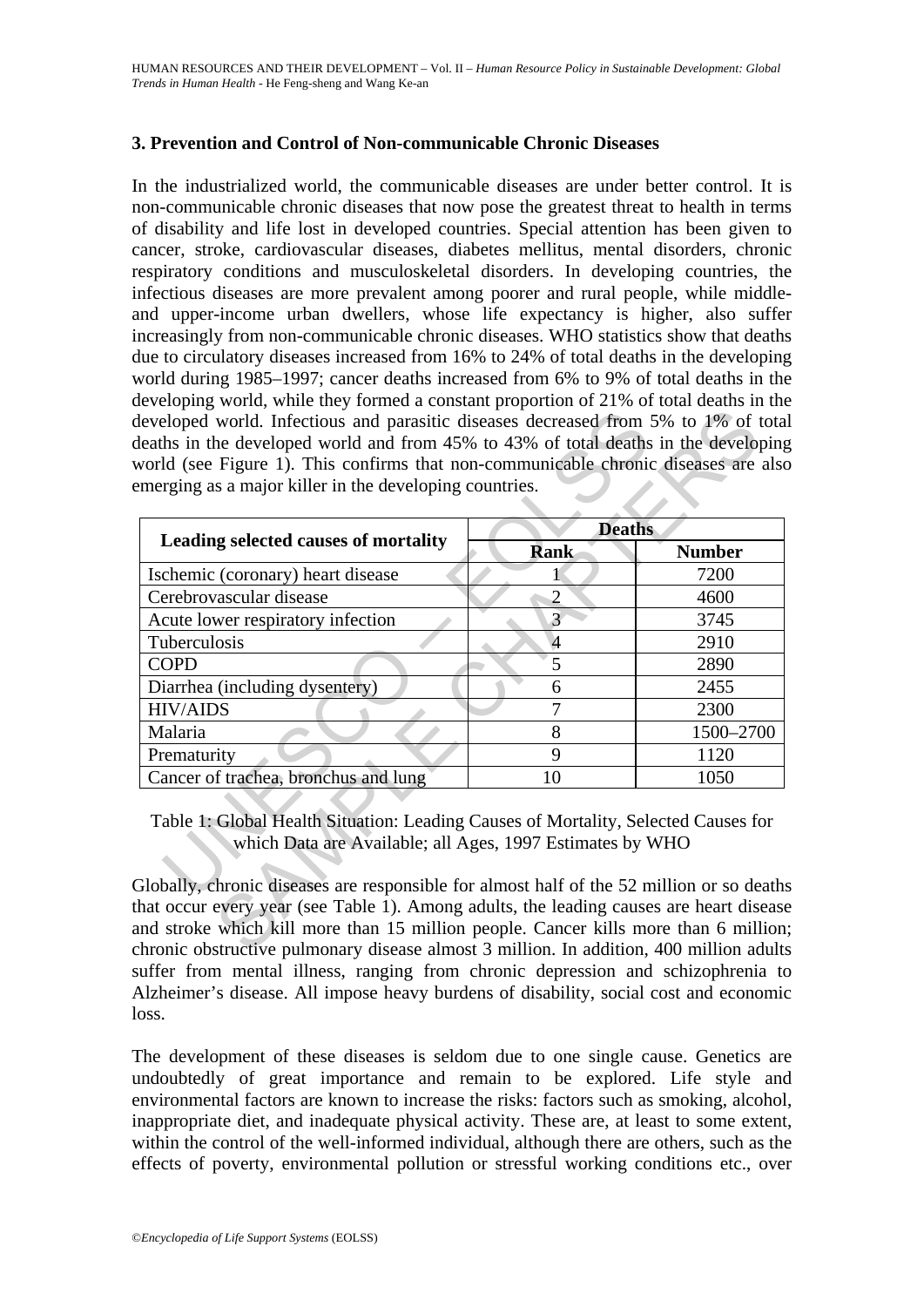which the individual alone has little control. The interplay of these and other factors is complex and is only gradually being investigated and understood. The interaction between one chronic disease and another also requires further investigation.

many due to the adoption of healthier lifestyles. It is imperative that<br>
t, conducive to further reduction in the incidence of these diained and if possible, accelerated.<br>
TO ACCESS ALL THE 11 PAGES OF THIS CHA<br>
Visit: htt 1 of the adoption of healthier lifestyles. It is imperative that such a favor<br>such to the adoption of healthier lifestyles. It is imperative that such a favor<br>ucive to further reduction in the incidence of these diseases, Some evidence, however, already shows that the majority of chronic diseases are preventable, though they cannot as yet be cured. The emphasis must therefore be on preventing their onset, delaying their development in later life, reducing the suffering that they cause, and providing the supportive social environment to care for those disabled by them. The 'tobacco free' initiative is supporting and leading this approach. Appropriate diet is essential to a healthy life. The premature deaths among adults from heart disease have been dramatically reduced in many countries which are experiencing a transition from high incidence of circulatory diseases to low incidence, as estimated by the WHO from 51% (1985) to 46% (1997) of total deaths in the developed world, mainly due to the adoption of healthier lifestyles. It is imperative that such a favorable shift, conducive to further reduction in the incidence of these diseases, should be sustained and if possible, accelerated.

- -
- -
- -

# TO ACCESS ALL THE **11 PAGES** OF THIS CHAPTER, Visit: http://www.eolss.net/Eolss-sampleAllChapter.aspx

#### **Bibliography**

World Health Organization (1997). *The World Health Report*. Geneva: World Health Organization, pp. 64–65. [This presents the strategies for conquering suffering and enriching humanity.]

World Health Organization (1998). *The World Health Report*. Geneva: World Health Organization, pp. 44–49. [This provides discussion on life in the twenty-first century, a vision for all.]

World Health Organization (1999a). *The World Health Report*. Geneva: World Health Organization, pp. 29-84. [This points out the strategies for making a difference in health development.]

World Health Organization (1999b). *Occupational Health—Ethically Correct, Economically Sound*. Fact Sheet No. 84. Geneva: WHO Press Office, pp.1–6.

#### **Biographical Sketches**

**Fengsheng He** is a married lady who has held the following appointments: 1994, Professor in Occupational Medicine and Neurotoxicology; Honorary Director, Institute of Occupational Medicine, Chinese Academy of Preventive Medicine, Beijing, China; 1991–1994, Medical Officer, Office of Occupational Health, World Health Organization, Geneva; 1985–1991, Professor in Occupational Medicine and Neurotoxicology; Director, Institute of Occupational Medicine, Chinese Academy of Preventive Medicine; 1979–1985, Associate Professor and Head, Department of Occupational Medicine, Institute of Health, China National Center for Preventive Medicine, Beijing, China; 1962–1978 Lecturer, Department of Occupational Medicine, Institute of Health, Chinese Academy of Medical Sciences, Beijing, China; 1955–1961 Neurologist, Department of Neurology, Peace Hospital, Beijing. She has been invited to speak at 73 international conferences betwwen 1980–1999. Selected Publications: *Books* 1. Fengsheng He, ed. (1999). *Chinese Occupational Medicine*, Beijing: People's Health Publishing House. 2. Tordoir W. F., Maroni M. and Fengsheng He, eds. (1994). *Health Surveillance of Pesticide Workers*.